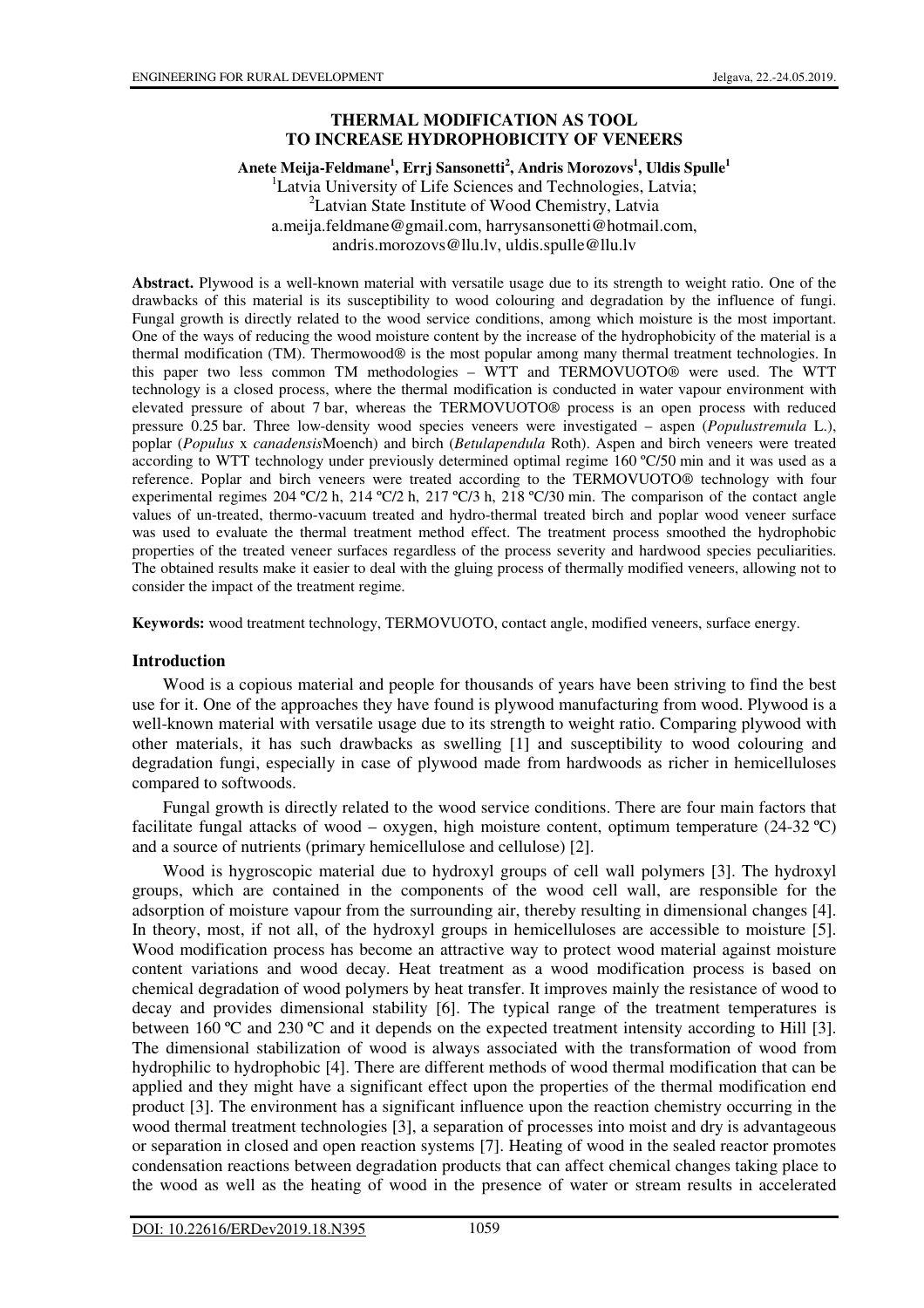formation of organic acids (mainly acetic acid) that catalyse the hydrolysis of hemicelluloses and lesser extent of amorphous part of cellulose[3]. The thermo-vacuum process is an alternative technology for thermal modification of wood, where reduction of oxygen concentration inside the reactor, necessary to avoid wood combustion, is obtained by applying vacuum [8]. According to Hill, the thermo-vacuum is classified as a dry process in an open system [3], where all volatile compounds from reaction environment were continuously removed by the vacuum pump [9]. Heat treatment can significantly enhance the hydrophobic properties of wood, but the strength of heat-treated wood is lowered. This requires further research to improve its mechanical properties, while maintaining the advantages of the heat treatment [10]. Relatively little research has been made concerning the thermal treatments effect on the wetting characteristic of birch and aspen wood surfaces. The main objective of the present research was to evaluate the influence of the effects of the moist or dry thermal treatment technologies on the aspen and birch rotary-cut veneer surface wettability.

#### **Materials and methods**

*Moist thermal treatment technology.* Aspen (*Populustremula* L.) wood with size 280 mm (grain) × 270 mm (tangential) × 2 mm (radial) and birch (*Betulapendula* Roth) wood rotary – cut veneers with size 1000 mm (grain)  $\times$  350 mm (tangential)  $\times$  1.4 mm (radial) were treated according to the WTT technology with the previously determined optimal regime: temperature 160 ºC and duration 50 minutes designed by Grinins et al. [11].

*Dry thermal treatment technology under vacuum.* Birch (*Betulapendula* Roth) wood with size 600 mm (grain) × 600 mm (tangential) × 1.4 mm (radial) and poplar *(Populus x Canadensis*Moench) wood rotary-cut veneers with size 600 mm (grain)  $\times$  600 mm (tangential)  $\times$  2 mm (radial) were treated according to the TERMOVUOTO® process [12] with four experimental regimes (temperature/duration):  $204 \text{ °C}/2$  h,  $214 \text{ °C}/2$  h,  $217 \text{ °C}/3$  h, and  $218 \text{ °C}/30$  min between aluminium plates in packs from 3 to 12 veneers in each under heat convective regime.

*Sampling of veneers for contact angle measurements.* The thermally treated veneers for contact angle measurement were selected with the mass loss by modification closest to the average mass loss of the whole batch. The un-treated (reference) veneers for contact angle measurement were selected with the density closest to the average: aspen wood with 440 kg·m<sup>-3</sup>, birch wood with 600 kg·m<sup>-3</sup> and poplar wood with  $300 \text{ kg} \cdot \text{m}^{-3}$ .

*Contact angle measurement of veneer surface.* Samples with a size of 50 mm  $\times$  150 mm  $\times$ thickness were cut for modified and un-treated veneers. Contact angles were measured without additional treatment of the sample surface. The sessile drop of distilled water with volume 10 µl was placed on the sample surface with an electronic dosing device and the contact angle at the three-phase contact line perpendicular to wood grain was measured at the  $5<sup>th</sup>$  second after the drop placement on the surface to allow the drop to attain equilibrium on the surface [13]. Measurements were madewith the goniometer Dataphysics OCA20. 10 contact angle replicas were measured on each sample and their average contact angle from three samples was used for surface energy calculation. The surface free energies of modified and un-treated veneers surface were calculated according to the Equation of State or Neumann methodology[14] (1):

$$
\cos\theta = -1 + 2\sqrt{\frac{\sigma_s}{\sigma_l}}e^{-\beta(\sigma_l - \sigma_s)^2},\tag{1}
$$

where  $\theta$  – contact angle, <sup>o</sup>;

 $\sigma_l$  – surface tension of the liquid, mJ·m<sup>-2</sup>;  $\sigma_s$  – surface tension of the solid, mJ·m<sup>-2</sup>;

*β* – 0.0001247 (empirical constant).

#### **Results and discussion**

The comparison of the contact angle values of un-treated, thermo-vacuum treated, and hydrothermal treated birch and poplar wood veneer surface was used to evaluate the thermal treatment method effect. For good adhesion, there must be molecular level contact between the adhesive and the wood surface, which includes a flow of adhesive over the substrate surface and into the irregularities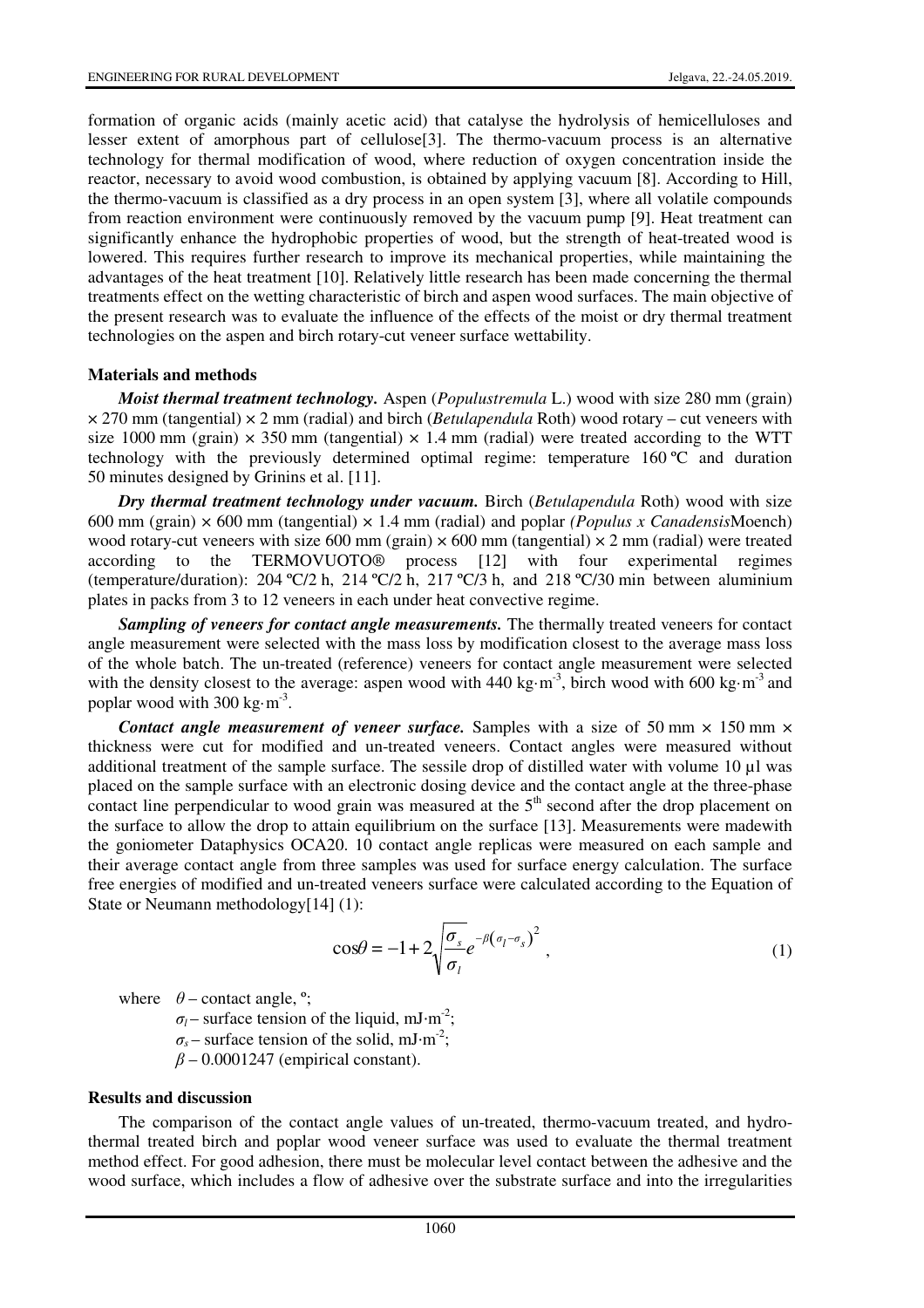of the surface to increase the contact area. A low contact angle indicates the used test liquid spreading on the surface with the formation of molecular-scale contact with the wood [15]. The mean values of the contact angle measurements for the modified and un-treated aspen, birch and poplar veneers are presented in Fig. 1.

The contact angle mean value  $100 \pm 9^{\circ}$  of birch wood veneers was the highest among the investigated three kinds of un-treated wood species and exceeded 90º that indicates the hydrophobicity of material itself. It means that there is low surface wettability, Papp [16] points out that un-treated birch (*Betulapendula* Roth.) contact angle is 72º. Liang [17] reveals that the contact angle of untreated birch veneers is 82º. The higher contact angle value of used birch wood veneer might be the result of extractives migration on the veneer's surface after peeling. The mean contact angle values of aspen wood and poplar wood veneer surfaces were  $79 \pm 7^{\circ}$  and  $64 \pm 3^{\circ}$  accordingly that is less than 90°. It means that there is water spreading on the surface. For untreated poplar Santoni[18] states the contact angle of 51°. Diouf [19] claims that contact angles are  $68 \pm 8^\circ$  for hybrid poplar and  $73 \pm 6^\circ$  for trembling aspen that coincides  $78 \pm 8^\circ$  for aspen in this research. In order to entirely compare the results of contact angles there should be used the same measuring methodology – water drop size, result reading time and pre-treatment of samples.

The applied t-test results showed a statistically significant difference among all three wood species  $p = 7.5E-10$  between poplar and birch,  $p = 1.6E-5$  between aspen and birch and  $p = 5.4E-6$ between aspen and poplar. The cellulose content of aspen is higher than that of birch [20]. Birch is rich in extractives that can make the surface of this wood veneers more hydrophobic. Birch is also almost twice as dense as poplar wood.

The both used kinds of thermal modification of veneers had similar hydrophobicity increase on the tested veneer surfaces according to the contact angle values of treated veneer surfaces contact angle values shown in Fig.1, regardless of water presence in the hydro-thermal WTT technology and dry conditions in the TERMOVUOTO® technology. The similar effect on hydrophobicity increase showed all four treatment protocols of thermos-vacuum treatment according to the TERMOVUOTO® process, regardless of the process severity.

The water contact angle value influence on the thermally modified veneer surface increase is associated with the reduction of the veneer surface hydroxyl group content decrease due to hemicelluloses decomposition and formed monosaccharides dehydration with the formation of furfural [3;21;22]. In addition, celluloses during thermal modification increase in crystallinity by degrading the amorphous part or re-crystallize it in more hydrophobic crystallise cellulose [23].



Fig.1. **Contact angle of untreated and thermally modified veneer samples:**  U – untreated,  $A$  – aspen,  $B$  – birch,  $P$  – poplar

After modification the differences among the species decrease, which could be related to leaching of extractives from the wood material and also by fact that species of lower density present better stability to thermo-degradation than species of higher density [21]. Differences between poplar wood and birch wood after thermal modification are caused mainly due to degradation of hemicelluloses and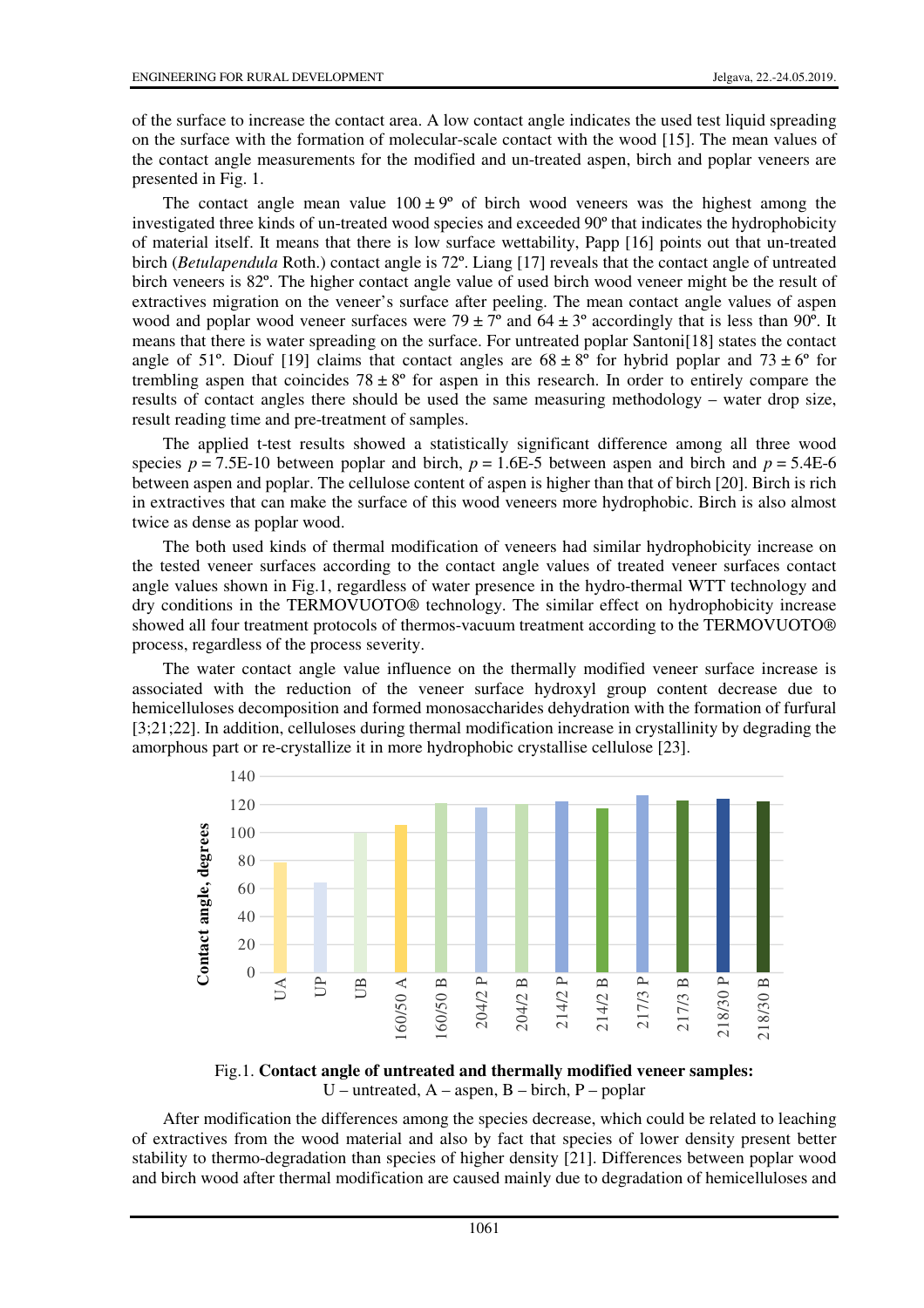are statistically significant only after modification with 214 °C/2 h regime ( $p = 0.003$ ), as well as between aspen and birch after moist thermal treatment 160 °C/50 min modification ( $p = 0.004$ ). At 160 ºC/50 min differences between these two species of wood could occur due to favourable conditions for hydrolyse reactions to occur at this modification regime, so the contrast is considerable. Differences between poplar wood and birch wood at 214 °C/2 h are probably due to intrinsic species properties of the investigated samples.

Table 1

| Wood specie | <b>Treatment</b> | <b>Surface free</b> |
|-------------|------------------|---------------------|
|             | regime           | energy, $mJ·m-2$    |
| poplar      |                  | $45.4 \pm 2.3$      |
| aspen       |                  | $36.4 \pm 1.7$      |
| birch       |                  | $23.3 \pm 1.9$      |
| aspen       | 160 °C/50 min    | $19.7 \pm 1.3$      |
| birch       | 160 °C/50 min    | $11.2 \pm 1.2$      |
| poplar      | 204 °C/2 h       | $12.7 \pm 0.9$      |
| birch       | 204 °C/2 h       | $11.4 \pm 1.4$      |
| poplar      | 214 °C/2 h       | $10.5 \pm 1.2$      |
| birch       | 214 °C/2h        | $12.9 \pm 0.8$      |
| poplar      | 217 °C/3 h       | $8.5 \pm 0.9$       |
| birch       | 217°C/3 h        | $10.1 \pm 1.3$      |
| poplar      | 218 °C/30 min    | $9.4 \pm 1.1$       |
| birch       | 218 °C/30 min    | $10.5 \pm 1.0$      |

## **Surface free energy values of modified and untreated veneer samples after Equation of State method**

The surface energy is a parameter that characterizes the surface wettability and adhesion that relates to glueability. According to Piao [24], Cooper and Nuttall subsequent conditions for spreading of a liquid on a solid substrate are established:

$$
S = \gamma_{SG} - (\gamma_{LG} + \gamma_{SL}) > 0, \qquad (2)
$$

where  $S$  – spreading force, N·m<sup>-1</sup>

 $\gamma_{SG}$  – surface tension between solid-gas, J·m<sup>-2</sup>  $\gamma_{LG}$  – surface tension between liquid-gas, J·m<sup>-2</sup>

*γSL*– surface tension between solid-liquid, J·m-2

For spreading  $S > 0$ ; for non-spreading  $S < 0$ . For good wetting the surface tension of the solid must be greater than the surface tension of the liquid. It follows that wood surface free energy must be higher than the sum of liquid, e.g. non-cured glue and its interference with wood energy, to spread on the wood surface to provide the uninterrupted glue line formation (3):

$$
\gamma_{SG} > \gamma_{LG} + \gamma_{SL} \tag{3}
$$

where  $\gamma_{SG}$  – surface tension between solid-gas, J·m<sup>-2</sup>  $\gamma_{LG}$  – surface tension between liquid-gas, J·m<sup>-2</sup> *γSL* – surface tension between solid-liquid, J·m-2

From the wood veneer surface energy values presented in Table 1 follows that thermally treated wood will have reduced adhesion with commonly used adhesives, although this parameter, with exception for aspen wood veneers heat-treated in moist environment conditions 160 °C/50 min, for the other modified veneer surface free energies has similar values in the range of 9.4 mJ $\cdot$ m<sup>-2</sup> to 12.9 mJ $\cdot$ <sup>-2</sup>, so there practically is no need to use different adhesives and separate gluing regime.

#### **Conclusions**

1. The heat-vacuum treatment process provides aligned hydrophobicity of the treated veneer surfaces regardless of the process severity and hardwood species peculiarities.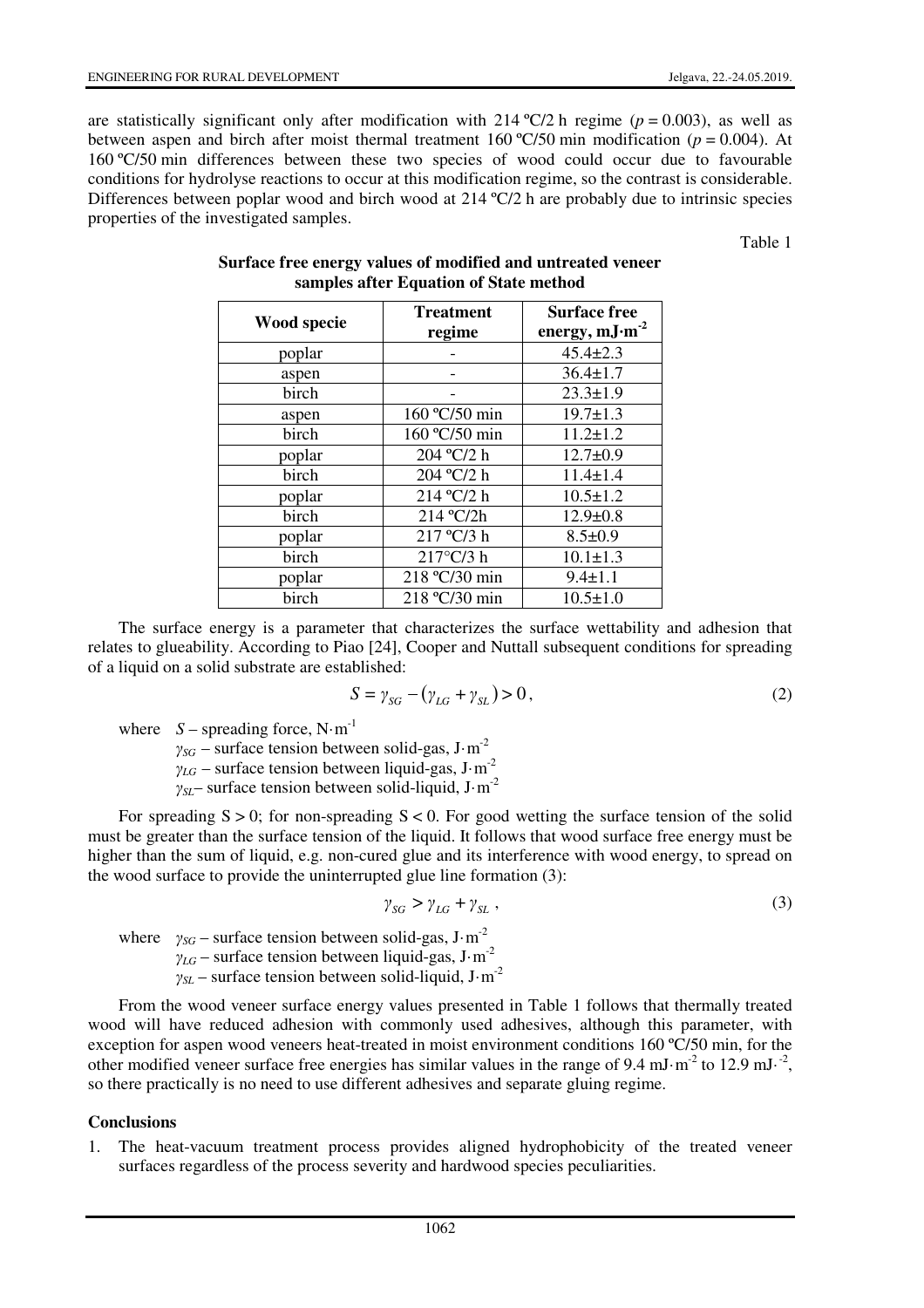- 2. Thermal modification reduces differences of the surface free energy among species: the difference of free energy between untreated poplar and birch veneers was  $22.1 \text{ mJ} \cdot \text{m}^2$ , but already at the mildest treatment regime  $204 \text{ °C}/2$  h it shrank till 1.3 mJ·m<sup>-2</sup>.
- 3. The biggest surface free energy  $45.5 \text{ mJ} \cdot \text{m}^2$  among untreated wood species veneer samples had the poplar wood veneer, indicating the highest spreading pressure in the gluing process.
- 4. The obtained results of thermal vacuum treatment of veneer surface evaluation with contact angle measurement make it easier to deal with the gluing process of thermally modified veneers, allowing not to consider the impact of the treatment regime severity.
- 5. The hydro-thermal veneers have slightly less hydrophobic wood surface.

## **Acknowledgements**

The research was carried out within the project P5 **"**Plywood with improved durability**"** cofinanced by Implementation of Research Program at the Latvia University of Life Sciences and Technologies.

# **References**

- [1] Cirule D., Kuka E., Verovkins A. etc.,Restriction of liquid water spreading in overlaid plywood top veneer. Proceeding of International conference "Research for Rural Development", May 16- 18, 2018, Jelgava, Latvia, vol. 1, pp. 86-91.
- [2] Li T., Cheng D., Avramidis S. etc. Response of hygroscopicity to heat treatment and its relation to durability of thermally modified wood. Construction and Building Materials., vol. 144, 2017, pp. 671-676.
- [3] Hill C.A.S., Thermal Modification of Wood in Wood Modification: Chemical, Thermal and Other Processes. Chichester: Wiley and sons, 2006. 260 p.
- [4] Sandberg D., Kutnar A., and G. Mantanis. Wood modification technologies a review. iForest, vol. 10, 2017, pp 895-908.
- [5] Rowell R.M., Moisture Properties in Handbook of wood chemistry and wood composites, Boca Raton: CRC press, 2005, pp. 77-98.
- [6] Candelier K., Thevenon M.F., Petrissans A. etc. Control of wood thermal treatment and its effects on decay resistance: a review.Annals of Forest Science, vol. 73, 2016.
- [7] Pelaez-Samaniego R.M., Yadama V., Lowell E. etc.A review of wood thermal pretreatments to improve wood composite properties. Wood Science and Technology, vol. 47, 2013, pp. 1285-1319.
- [8] Sandak A., Sandak J., Allegretti O. Quality control of vacuum thermally modified wood with near infrared spectroscopy.Vacuum, vol. 114, 2015, pp. 44-48.
- [9] Allegretti O., Brunetti M., Cuccui I. etc. , Thermo-vacuum modification of spruce (*Picea Abies* Karst) and fir (*Abies Alba* Mill.) wood. BioResources, vol. 7(3), 2012, pp. 3656-3669.
- [10] Kocaefe D., Huang X., Kocaefe Y. Dimensional Stabilization of Wood. Current Forestry Reports, vol. 1 (3), 2015, pp. 151-161.
- [11] Grinins J., Andersons B., Irbe I. etc. Thermo-hydro treated (THT) birch veneers for producing plywood with improved properties. Holzforschung, vol. 70, 2016.
- [12] Sandak A., Sandak J., Cuccui I.. etc. Thermal modification of poplar veneers in vacuum conditions. Proceedings of International conference "European Conference on Wood Modification", October 26-27, 2015, Helsinki, Finland.
- [13] Bekhta P., Proszyk S., Krystofiak T. etc. Effects of short-term thermomechanical densification on the structure and properties of wood veneers. Wood material Science and Engineering, vol. 0272, September, 2015, pp. 40-54.
- [14] Li D., Neumann A. W. Equation of state for interfacial tensions of solid-liquid systems. Advances in Colloid and Interface Science, vol. 39, 1992, pp. 299-345.
- [15] Hunt C. G., Frihart C. R., Dunky M. etc. Understanding Wood Bonds Going Beyond What Meets the Eye: A Critical Review. Reviews of Adhesion and Adhesives,vol. 6 (4), 2019, pp.
- [16] Papp E. A. Csiha C. "Contact angle as function of surface roughness of different wood species," *Surfaces and Interfaces*, vol. 8, no. April, 2017, pp. 54-59.